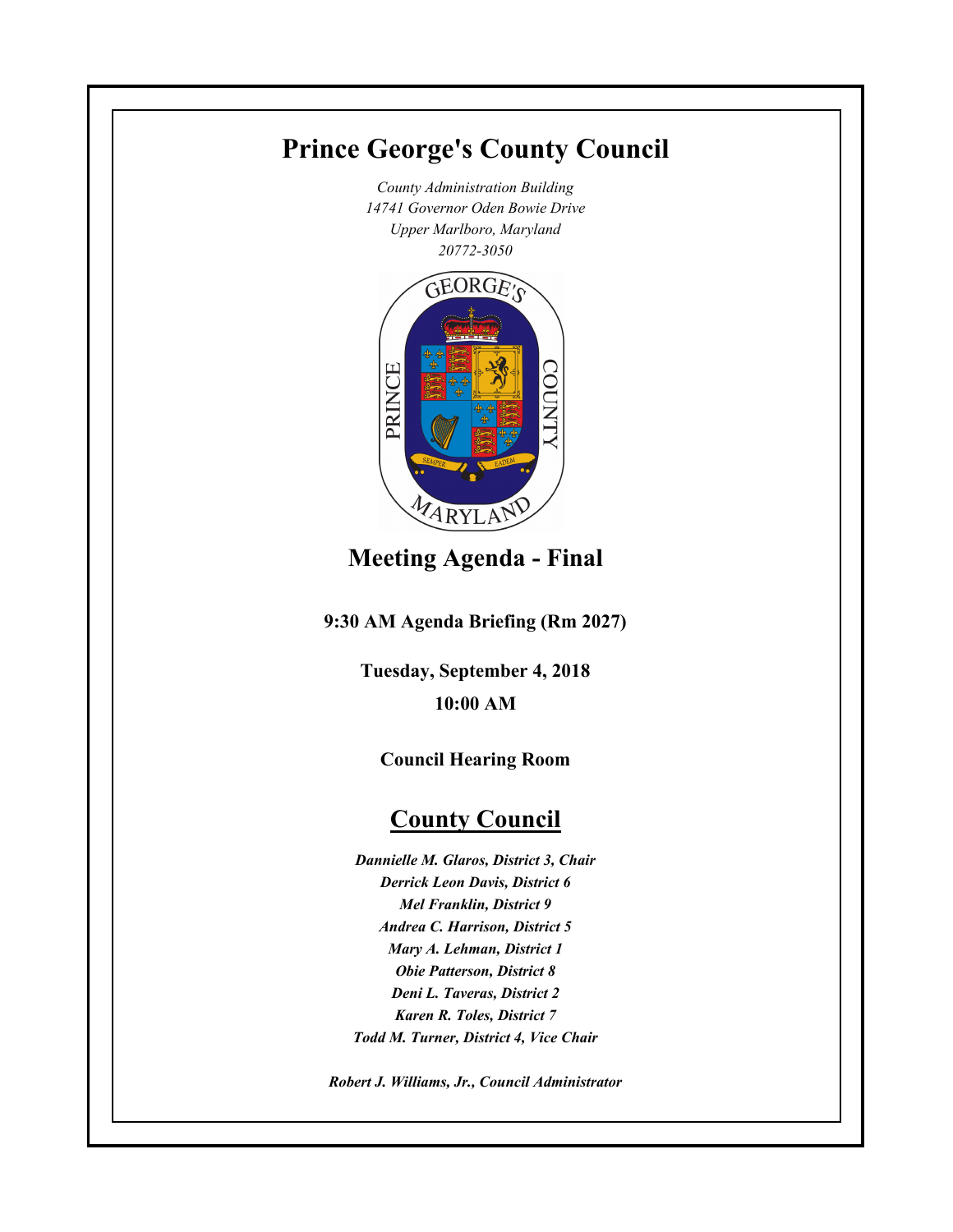#### RULES OF COURTESY

You are now participating in the process of representative government. We welcome your interest and hope you will attend Prince George's County Council meetings often. Good government depends on the interest and involvement of you and your fellow citizens.

To insure fair and orderly meetings, the Council has adopted rules which apply to all members of the Council, administrative staff, news media, citizens and visitors. The procedures provide:

- 1. No one shall delay or interrupt the proceedings or refuse to obey the orders of the presiding officer.
- 2. Posters or Placards must remain outside the Council Hearing Room.
- 3. No smoking is permitted in the County Administration Building.

4. Citizens are admitted up to the Fire Safety capacity of the Hearing Room. Overflow crowds may listen to proceedings on loudspeakers provided in the lobby area.

#### REGULAR COUNCIL MEETINGS

The Prince George's County Council meets at 10:00 a.m. each Tuesday in the Council Hearing Room in the County Administration Building, Upper Marlboro, Maryland. Legislative sessions are held on the first and third Tuesday of each month and business meetings are scheduled on the alternate weeks. All County Council Sessions are public meetings, however, a part of the meeting may be conducted in closed session.

In addition to its normal function as the County Council, the Council will frequently sit as the District Council for zoning matters or as the Board of Health. The capacity in which the Council acts on agenda items will be recorded in the minutes for each meeting.

#### PUBLIC PARTICIPATION IN COUNCIL MEETINGS

Meetings of the Council are formal proceedings and all comments are recorded. Members of the audience are typically provided an opportunity to address the Council at each meeting. Participation is also welcomed during the public hearing process. Those wishing to testify at a public hearing are urged to telephone the Clerk's office at 301-952-3600 for placement on the advance speakers' list. Registration is also accepted in the hearing room. The following information is provided as a guide to public participation in the Council Meeting. When you are called by the presiding officer, please follow these steps:

- 1. Come forward to the speaker's podium and state your name and address.
- 2. Present your comments as succinctly as possible. Avoid duplicate testimony.
- 3. Confine your remarks to three minutes, if the presiding officer has indicated time limits would be in effect.
- 4. If you have a written statement, give it and other supporting material to the Clerk.

In accordance with ADA Requirements, accommodations for hearing impaired, disabled persons and visually impaired can be provided upon reasonable notice to the Clerk of the Council. Sign language interpreters are available with advance notice by calling 301-952-3600. In the event of inclement weather, please call 301-952-4810 to confirm the status of County Business.

#### FOR LIVE STREAMING AND VIDEO VISIT OUR WEBSITE AT: http://pgccouncil.us

#### PLEASE SILENCE ALL CELLULAR PHONES WHILE IN THE HEARING ROOM.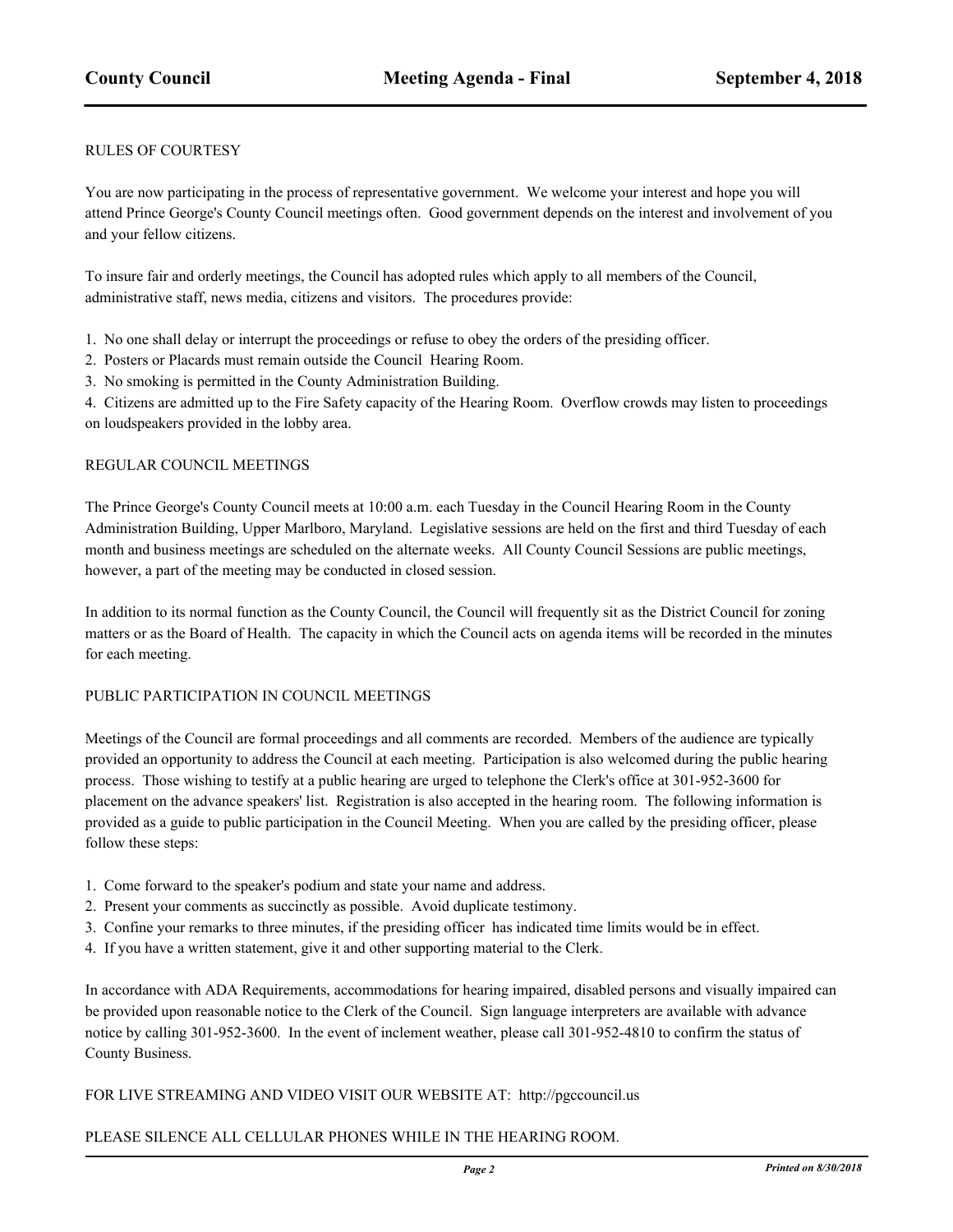## **9:30 A.M. - AGENDA BRIEFING - (ROOM 2027)**

# **10:00 A.M. - CALL TO ORDER - (COUNCIL HEARING ROOM)**

## **INVOCATION:**

Christine Osei, M-NCPPC Employee

## **PLEDGE OF ALLEGIANCE**

## **REQUESTS BY THE GENERAL PUBLIC TO ADDRESS THE COUNCIL**

*1. Jacqueline W. Lee, Director, University of Maryland Incentive Awards Program (IAP) 2. Mr. Jahi Jones, Student, University of Maryland/Oxon Hill High School Alumnus*

## **LEGISLATIVE DAY NO. 20**

## **1. CONSENT AGENDA**

*All items listed under the consent agenda have been distributed to each member of the Council for review, are considered to be routine and will be acted upon by motion in the form listed. There will be no separate discussion of these items. If discussion is desired, that item will be removed from the consent agenda and considered separately.*

## **(a) Approval of County Council Minutes**

[MIN 07242018](http://princegeorgescountymd.legistar.com/gateway.aspx?m=l&id=/matter.aspx?key=10348) Approval of County Council Minutes dated July 24, 2018.

## *Attachment(s):* [07242018](http://princegeorgescountymd.legistar.com/gateway.aspx?M=F&ID=db8dd4d4-11ac-49de-aede-864a0c953a99.pdf)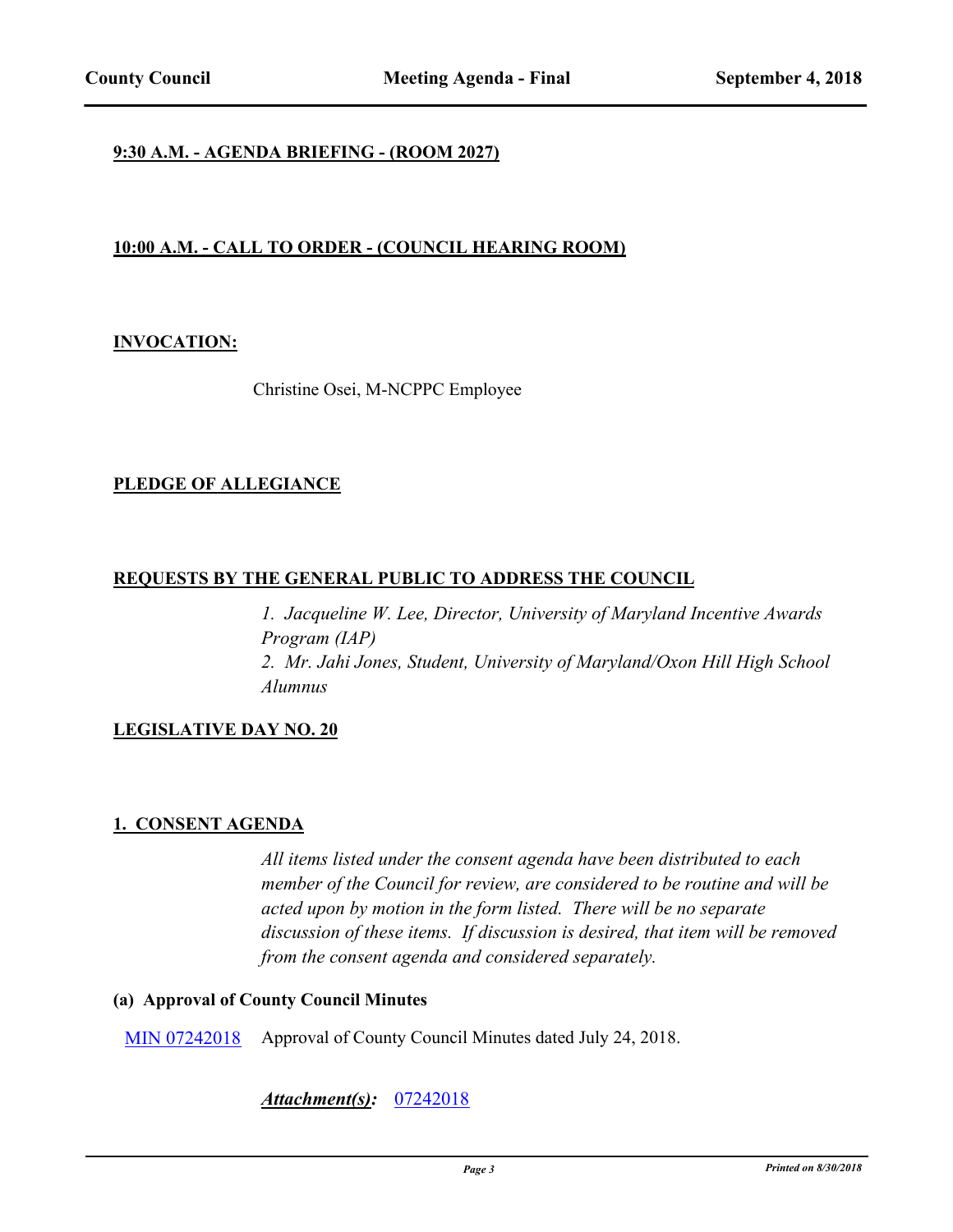## **(b) First Reading of Bills (Presentation)**

#### [CB-066-2018](http://princegeorgescountymd.legistar.com/gateway.aspx?m=l&id=/matter.aspx?key=10350) **AN ACT CONCERNING COLLECTIVE BARGAINING AGREEMENT - INTERNATIONAL ASSOCIATION OF FIRE FIGHTERS, AFL-CIO, LOCAL 1619 (FIRE FIGHTERS, PARAMEDICS AND FIRE**  Draft: 1

**FIGHTER/MEDICS)** for the purpose of amending the labor agreement by and between Prince George's County, Maryland and the International Association of Fire Fighters, AFL-CIO, Local 1619 (Fire Fighters, Paramedics and Fire Fighter/Medics), to provide for wages and certain other terms and conditions of employment for personnel classifications initially certified by the Prince George's County Public Employee Relations Board.

*Attachment(s):* **[B2018066](http://princegeorgescountymd.legistar.com/gateway.aspx?M=F&ID=ca2292d8-9b6e-4403-8aea-d0353d9953bb.doc)** 

[CB-66-2018 AIS](http://princegeorgescountymd.legistar.com/gateway.aspx?M=F&ID=44b6f670-e847-4984-aad4-c5fdc8da3cca.pdf)

*To be presented by the Chair (by request - County Executive); referral to C.O.W.*

*COMMITTEE OF THE WHOLE SCHEDULED LATER THIS DATE*

#### [CB-067-2018](http://princegeorgescountymd.legistar.com/gateway.aspx?m=l&id=/matter.aspx?key=10374) **AN ACT CONCERNING THE ISSUANCE AND SALE OF GENERAL OBLIGATION AND STORMWATER MANAGEMENT BONDS** for the Draft: 1

purpose of authorizing and empowering Prince George's County, Maryland to issue and sell an amount not to exceed Three Hundred Ninety-Five Million, One Hundred Seventy-Four Thousand (\$395,174,000) in aggregate principal amount of general obligation and stormwater management bonds for the purpose of providing funds for financing in whole or in part costs of the planning, acquisition, construction, reconstruction, establishment, extension, enlargement, demolition, improvement, constituting facilities (including without limitation any land, interest in land or equipment) for the control and disposition of storm and surface waters, including floodproofing, flood control or navigation programs and other stormwater programs and systems, environmental restoration and/or wetlands construction, and the protection, conservation, creation and acquisition of certain property described in the Maryland Annotated Code Environment Article consistent with federal and Maryland laws and regulations on the subject of nontidal and private wetlands, as applicable, including describing the capital projects to be financed in whole or in part from the proceeds of the bonds hereby authorized and the estimated costs thereof; or purchase of certain capital projects set forth in the capital budget of the County for the fiscal year ending June 30, 2019, or usable portions thereof, including describing the capital projects to be financed in whole or in part from the proceeds of the bonds hereby authorized and the estimated costs and the probable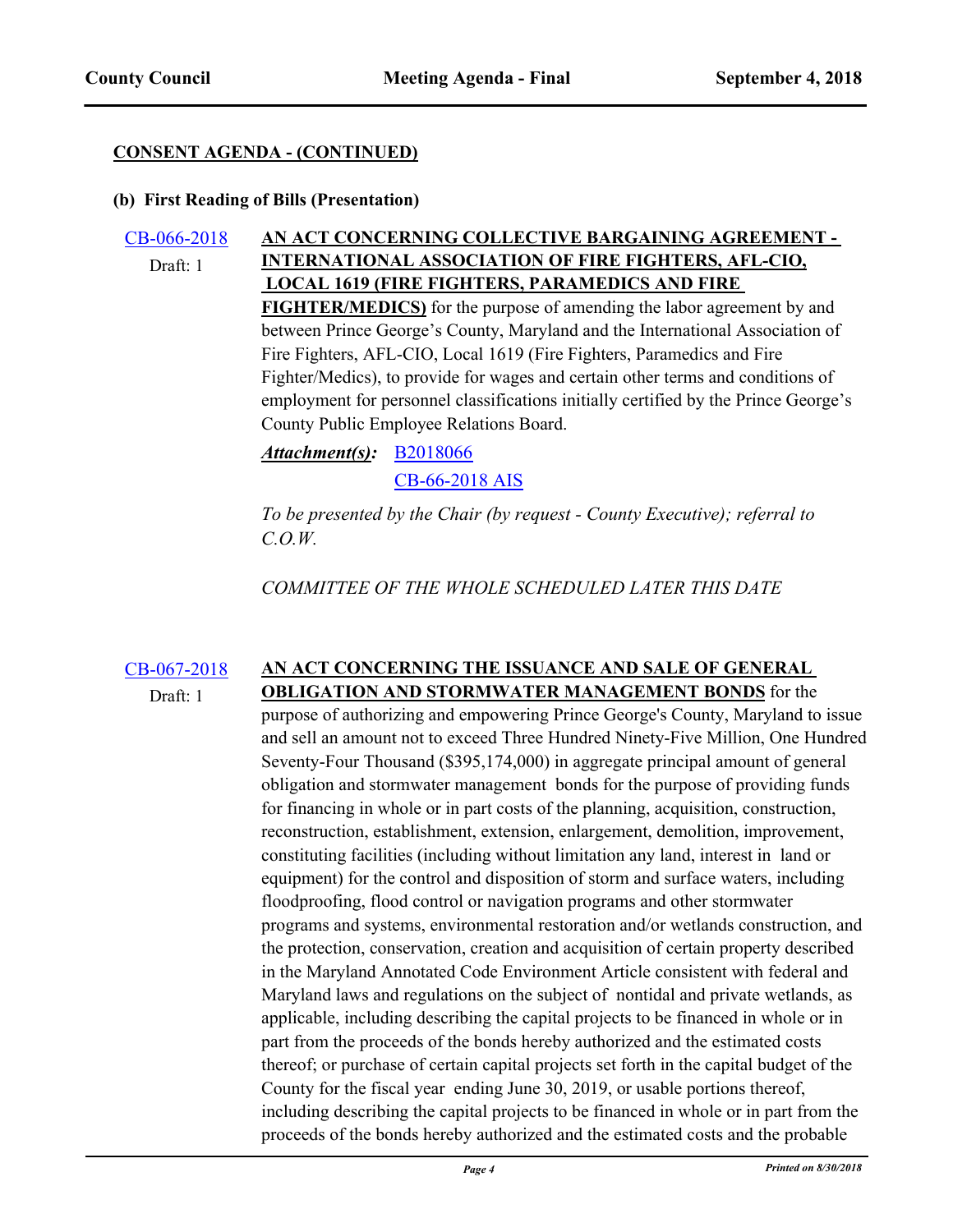useful lives thereof; prescribing or providing for the procedures for the issuance and sale of such bonds at private (negotiated) sale or public sale public sale; declaring the County's official intent to reimburse itself for certain expenditures paid before the issuance of the bonds authorized hereby in accordance with applicable Income Tax Regulations; authorizing the consolidation of such bonds with other bonds for purposes of such sale; showing compliance with the power of the County to incur indebtedness; directing the application of the proceeds of such bonds and the proceeds of bonds previously issued by an act of the County; pledging the full faith and credit and taxing power of the County to the payment of such bonds and providing for the levy and collection of taxes necessary for the payment of the principal of and interest on such bonds when due and covenanting to issue the bonds in anticipation of which such notes are issued; pledging Clean Water Act Fees to the payment of the principal of and interest on such bond anticipation notes when due; authorizing and empowering the County to issue and sell an amount not to exceed Three Hundred Ninety-Five Million, One Hundred Seventy-Four Thousand Dollars (\$395,174,000); directing the application of the proceeds of such bonds; providing for the issuance of such bond anticipation notes in the form of commercial paper or revolving loan notes; providing for the issuance of such bond anticipation notes and the bonds authorized hereby in the form of variable rate demand obligations; authorizing certain determinations to be made in connection with the sale of any such bond anticipation notes; authorizing the consolidation of such bond anticipation notes with other notes for purposes of such sale; authorizing and empowering the County to issue, sell and deliver general obligation and stormwater management refunding bonds for the purpose of refunding all or a part of the bonds authorized hereby in an aggregate principal amount not to exceed 150% of the outstanding principal amount of the bonds to be refunded thereby, the proceeds of such refunding bonds to be used for the public purpose of providing funds sufficient to pay principal of, redemption premium, if any, and interest on such refunded bonds at the respective maturity, redemption, and interest payment dates of such refunded bonds; prescribing or providing for the procedure for the issuance and sale of such refunding bonds; empowering the County Executive to determine the time and method for the sale of such refunding bonds and other details with respect to the sale of such refunding bonds; pledging the full faith and credit of the county to the payment of such refunding bonds and the interest on such refunding bonds, when due; and providing for the levy and collection of taxes necessary for the payment of the principal of and interest on such refunding bonds when due, showing compliance with the limitations on the power of the County to incur indebtedness; pledging Clean Water Act Fees to the payment of the principal of and interest on such refunding bonds when due; covenanting or providing for the making of certain covenants on matters relating to the tax-exempt status of interest on such bonds, bond anticipation notes and refunding bonds, as applicable; providing for compliance with Securities and Exchange Commission Rule 15c2-12; providing for the authorization of and entry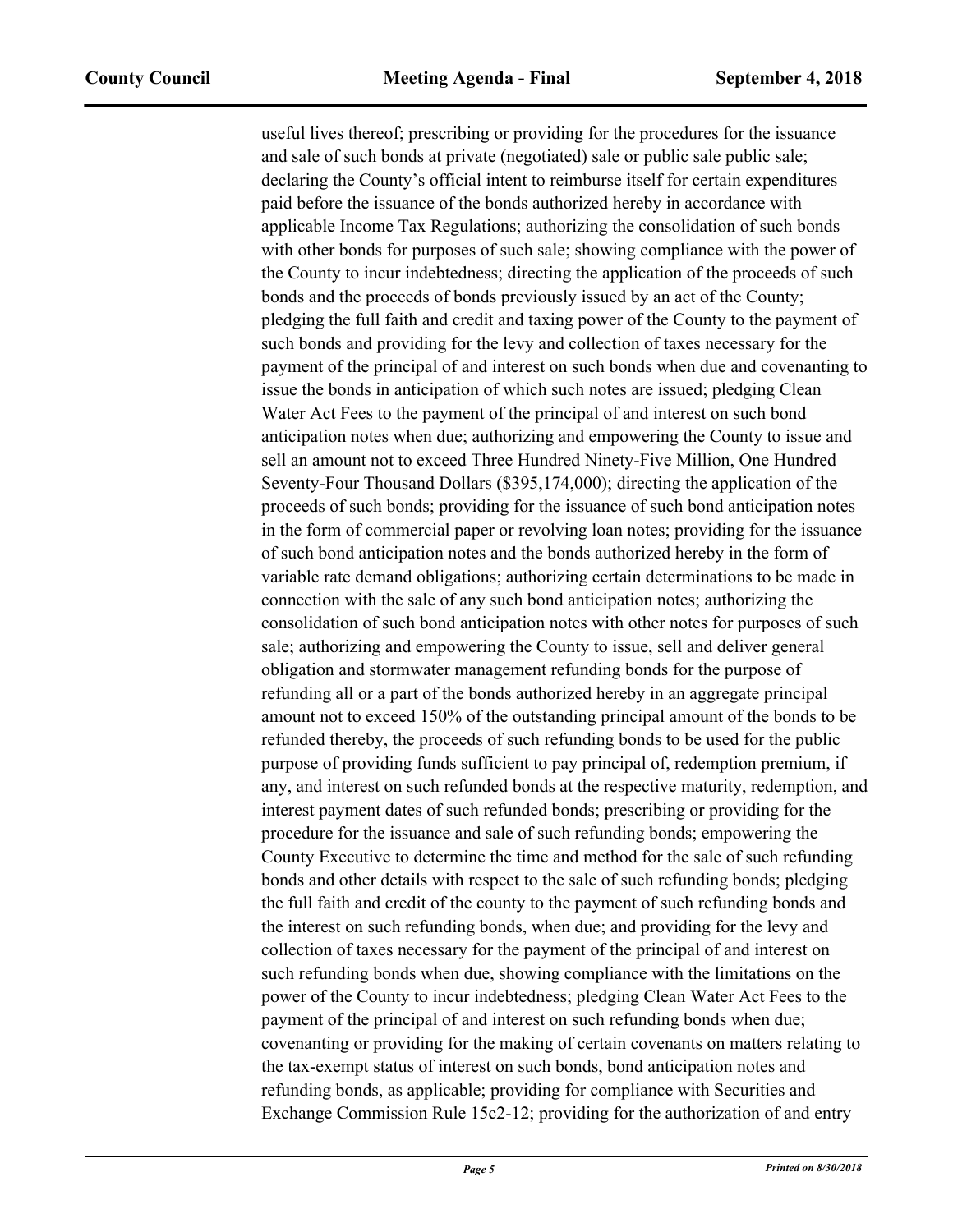into interest rate exchange agreements or contracts in connection with or incidental to any of the obligations authorized by this Act; authorizing the County Executive to delegate to appropriate officials the power to make certain determinations and sign certain documents, certificates or agreements authorized to be made or signed by the County Executive herein; and otherwise generally determining or providing for the determination of certain matters in connection with the issuance, sale and delivery of the general obligation and stormwater management bonds, bond anticipation notes and refunding bonds authorized by this Act.

*Attachment(s):* **[B2018067](http://princegeorgescountymd.legistar.com/gateway.aspx?M=F&ID=4f79a490-db4f-48e3-9168-d43ee6c63cb4.doc)** 

[CB-67-2018 Attachment 1](http://princegeorgescountymd.legistar.com/gateway.aspx?M=F&ID=b854ea44-fe3d-49cf-9c94-1aacbe9736ea.pdf)

[CB-67-2018 AIS](http://princegeorgescountymd.legistar.com/gateway.aspx?M=F&ID=bf1b4bce-cb2c-45f6-8c16-e00bd37ef276.pdf)

*To be presented by the Chair (by request - County Executive); referral to PSFM*

# **CONSENT AGENDA - (CONTINUED)**

[CB-068-2018](http://princegeorgescountymd.legistar.com/gateway.aspx?m=l&id=/matter.aspx?key=10379) **AN ACT CONCERNING CODE OF ETHICS** for the purpose of amending the Code of Ethics in order to conform to State law, changing certain restrictions and requirements for County employees and officials. Draft: 1

[B2018068](http://princegeorgescountymd.legistar.com/gateway.aspx?M=F&ID=02985813-0192-4117-892c-23faea6df4bb.doc) *Attachment(s):*

[CB-68-2018 AIS](http://princegeorgescountymd.legistar.com/gateway.aspx?M=F&ID=462da0b2-abf0-4f91-9f8c-ef57551e1433.pdf)

*To be presented by the Chair (by request - County Executive); referral to PSFM*

[CB-069-2018](http://princegeorgescountymd.legistar.com/gateway.aspx?m=l&id=/matter.aspx?key=10380) **AN ACT CONCERNING HOMESTEAD PROPERTY TAX CREDIT** for the purpose of establishing the homestead property tax credit for the County property tax for the taxable year beginning July 1, 2019. Draft: 1

[B2018069](http://princegeorgescountymd.legistar.com/gateway.aspx?M=F&ID=b09000a7-40fd-4af5-9a42-4c54a295ce38.doc) *Attachment(s):*

[CB-69-2018 AIS](http://princegeorgescountymd.legistar.com/gateway.aspx?M=F&ID=49319c70-3a25-4265-8c8b-ecd73ef317a8.pdf)

*To be presented by the Chair (by request - County Executive); referral to PSFM*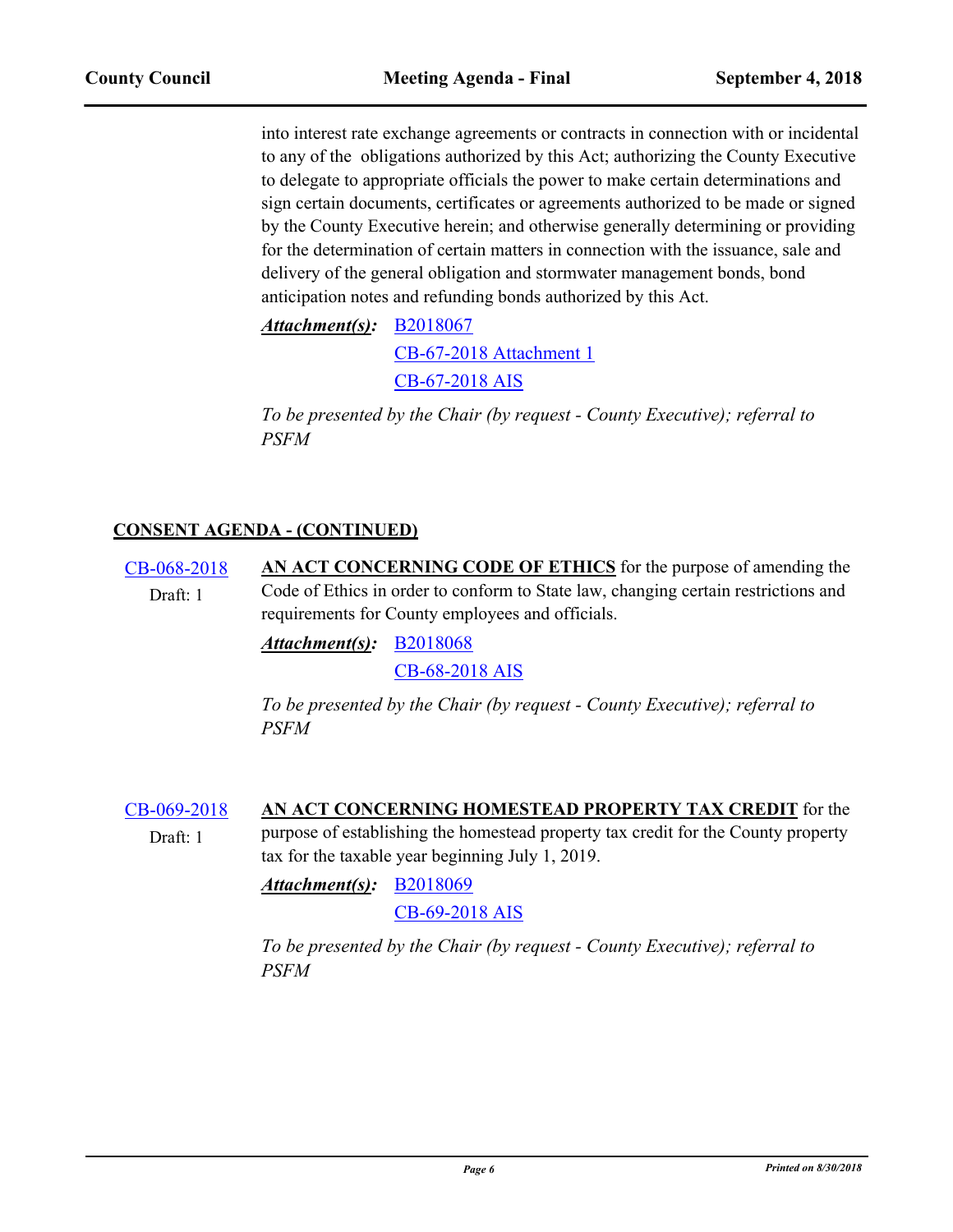#### [CB-070-2018](http://princegeorgescountymd.legistar.com/gateway.aspx?m=l&id=/matter.aspx?key=10381) **AN ACT CONCERNING COLLECTIVE BARGAINING AGREEMENT-DEPUTY SHERIFF'S ASSOCIATION OF PRINCE GEORGE'S COUNTY, INC. (CIVILIAN UNITS)** for the purpose of approving the labor agreement by and between Prince George's County, Maryland and the Deputy Sheriff's Association of Prince George's County, Inc. (Civilian Units), to provide for wages and certain Draft: 1

other terms and conditions of employment for personnel classifications certified by the Prince George's County Public Employee Relations Board.

*Attachment(s):* [B2018070](http://princegeorgescountymd.legistar.com/gateway.aspx?M=F&ID=7e0563a1-9531-477a-9c1d-4353f0a42c60.docx) [CB-070-2018 AIS](http://princegeorgescountymd.legistar.com/gateway.aspx?M=F&ID=610ecb51-cf8a-419e-adef-042ee7d78b06.pdf)

*To be presented by the Chair (by request - Executive); referral to PSFM*

#### [CB-071-2018](http://princegeorgescountymd.legistar.com/gateway.aspx?m=l&id=/matter.aspx?key=10383) **AN ACT CONCERNING COLLECTIVE BARGAINING AGREEMENT - FRATERNAL ORDER OF POLICE PRINCE GEORGE'S COUNTY LODGE**  Draft: 1

**89, INC.** for the purpose of amending the labor agreement by and between Prince George's County, Maryland and the Fraternal Order of Police, Prince George's County Lodge 89, Inc., to provide for wages and certain other terms and conditions of employment for personnel classifications initially certified by the Prince George's County Public Employee Relations Board.

*Attachment(s):* **[B2018071](http://princegeorgescountymd.legistar.com/gateway.aspx?M=F&ID=252f3041-dc9a-4b32-95c8-5c168a1edbaf.docx)** 

[CB-71-2018 AIS](http://princegeorgescountymd.legistar.com/gateway.aspx?M=F&ID=e9beb67c-5042-42bf-a23b-641708449f15.pdf)

*To be presented by the Chair (by request - Executive); referral to PSFM*

Draft: 1

# [CB-072-2018](http://princegeorgescountymd.legistar.com/gateway.aspx?m=l&id=/matter.aspx?key=10386) **AN ACT CONCERNING COLLECTIVE BARGAINING AGREEMENT - COUNCIL 67, AMERICAN FEDERATION OF STATE, COUNTY AND MUNICIPAL EMPLOYEES (AFSCME), AFL-CIO, AND ITS AFFILIATED LOCAL 241 (SCHOOL CROSSING GUARDS)** for the purpose of amending the labor agreement by and between Prince George's County, Maryland and Council 67, American Federation of State, County and Municipal Employees (AFSCME), AFL-CIO, and its affiliated Local 241 to provide for wages and certain other terms and conditions of employment for personnel classifications certified by the Prince George's County Public Employee Relations Board.

[B2018072](http://princegeorgescountymd.legistar.com/gateway.aspx?M=F&ID=69c202e8-afa9-44a9-b501-31d2d93bb5d3.doc) *Attachment(s):*

[CB-72-2018 AIS](http://princegeorgescountymd.legistar.com/gateway.aspx?M=F&ID=2c7d2ef3-902c-425b-9bd6-5d6430101907.pdf)

*To be presented by the Chair (by request - Executive); referral to PSFM*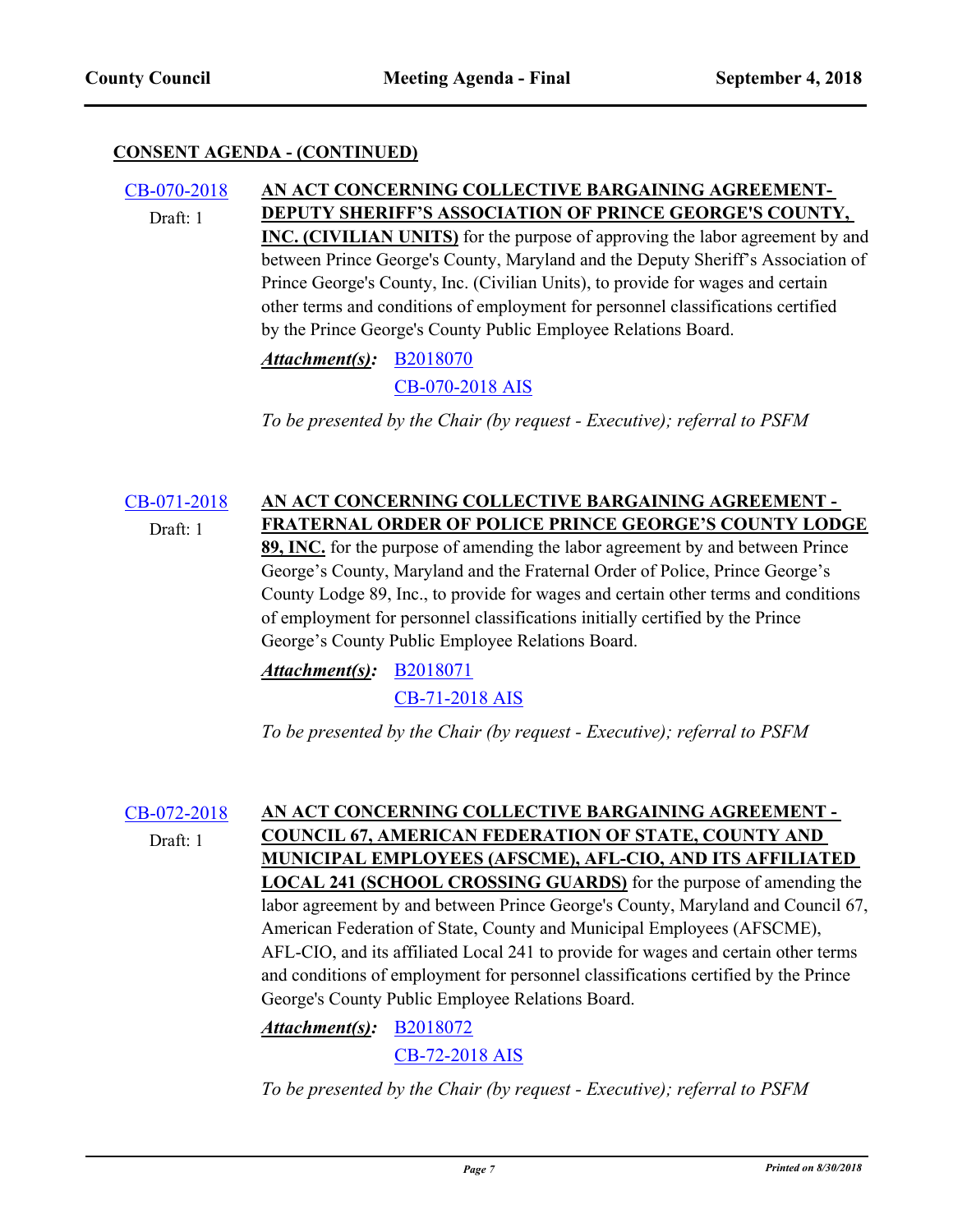#### [CB-073-2018](http://princegeorgescountymd.legistar.com/gateway.aspx?m=l&id=/matter.aspx?key=10388) **AN ACT CONCERNING COLLECTIVE BARGAINING AGREEMENT-FRATERNAL ORDER OF POLICE 112, PRINCE GEORGE'S COUNTY SHERIFFS LODGE INC.** for the purpose of amending the labor agreement by and between Prince George's County, Maryland and the Fraternal Order of Police 112, Prince George's County Sheriffs Lodge Inc., to provide for wages and certain other terms and conditions of employment for personnel classifications certified by the Prince George's County Public Employee Relations Board. Draft: 1

# *Attachment(s):* [B2018073](http://princegeorgescountymd.legistar.com/gateway.aspx?M=F&ID=2263c14b-e1fd-4730-832a-17af5156bf9a.doc) [CB-73-2018 AIS](http://princegeorgescountymd.legistar.com/gateway.aspx?M=F&ID=7d6a2975-ac57-44de-a4ad-aac0c1c88b92.pdf)

*To be presented by the Chair (by request - Executive); referral to PSFM*

## [CB-074-2018](http://princegeorgescountymd.legistar.com/gateway.aspx?m=l&id=/matter.aspx?key=10391) **AN ACT CONCERNING THE ISSUANCE AND SALE OF SPECIAL OBLIGATION BONDS FOR THE KARINGTON DEVELOPMENT DISTRIC AND THE KARINGTON SPECIAL TAXING DISTRICT** for the purpose of providing that special obligation bonds may be issued from time to time under the provisions of this Act, Sections 12-201 through 12-213 of the Economic Development Article of the Annotated Code of Maryland, as amended (the "Tax Increment Act"), Section 10-269 of Prince George's County Code, as amended, and Sections 21-501 through 21-523 of the Local Government Article of the Annotated Code of Maryland, as amended (collectively, the "Special Tax Act"), Draft: 1

CR-73-2016 and CR-57-2018, each of the County Council of Prince George's County, Maryland, in an amount not to exceed the aggregate principal amount of Thirty-Three Million Dollars (\$33,000,000) in order for the County to finance or reimburse, in accordance with the Tax Increment Act and the Special Tax Act (together, the "Acts"), costs related to the construction and installation of certain of the public infrastructure improvements as more particularly described herein; making certain findings and determinations, among others, concerning the public benefit and purpose of such special obligation bonds, including that prior to the issuance of such bonds the criteria set forth in CR-38-2011, including but not limited to the "But-For Test," the "Trigger Mechanism/Look Back Provision," LMBE participation and the impact of the County credit/bond rating, have been satisfied; providing for the modification of certain requirements of CR-73-2016 related to Hotel Taxes; providing that the special obligation bonds authorized to be issued hereby shall be payable, from the amounts levied and deposited in the Tax Increment Fund (as defined in the Development District Formation Resolution) and the Special Taxing District Fund (as defined in the Special Taxing District Formation Resolution) and that the special obligation bonds shall not constitute a general obligation debt of the County or a pledge of the County's full faith and credit or taxing power other than the taxes representing the levy on the Tax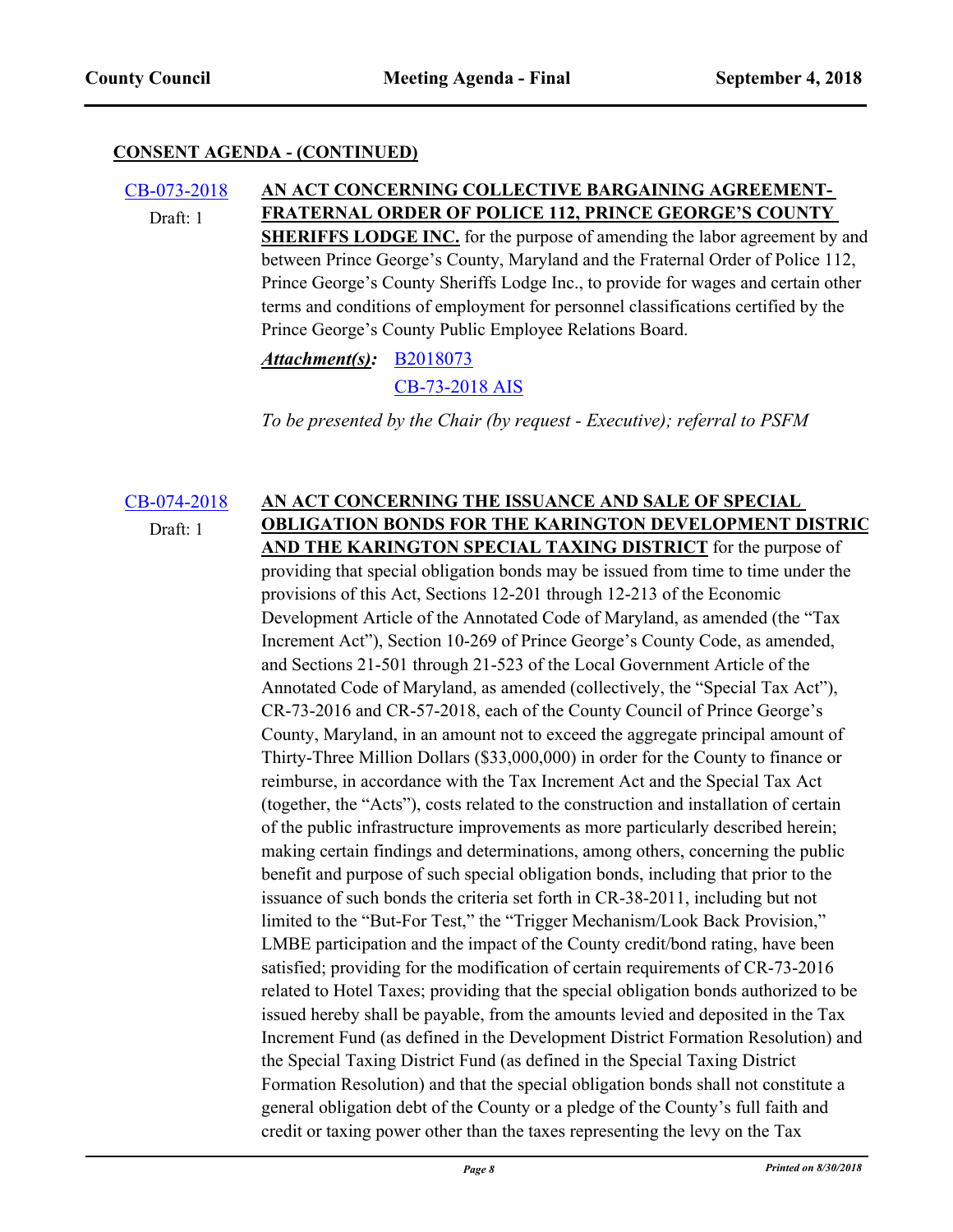Increment (as defined in the Development District Formation Resolution) and the Special Tax (as defined in the Special Taxing District Formation Resolution); authorizing the County Executive of the County to specify, prescribe, determine, provide for and approve certain details, forms, documents or procedures in connection with such special obligation bonds issued hereunder and any other matters necessary or desirable in connection with the authorization, issuance, sale and payment of such special obligation bonds; authorizing the County Executive to take certain actions, to execute documents and make certain commitments on behalf of the County in connection with the issuance, sale and delivery of such special obligation bonds; authorizing the execution and delivery of such special obligation bonds and such other documents as may be necessary and desirable to effectuate the financing of the infrastructure improvements and the issuance, sale and delivery of such special obligation bonds; and generally providing for, and determining various matters in connection with, the issuance, sale, delivery and payment of such special obligation bonds.

[B2018074](http://princegeorgescountymd.legistar.com/gateway.aspx?M=F&ID=b8b762aa-a52a-43d3-8779-547fc2b6153c.docx) *Attachment(s):*

[CB-74-2018 AIS](http://princegeorgescountymd.legistar.com/gateway.aspx?M=F&ID=cdbf4252-738a-4d46-9a3e-903b1b90c867.pdf)

*To be presented by the Chair (by request - County Executive); referral to C.O.W.*

[CB-075-2018](http://princegeorgescountymd.legistar.com/gateway.aspx?m=l&id=/matter.aspx?key=10346) **AN ORDINANCE CONCERNING R-R AND C-S-C ZONES** for the purpose of clarifying the regulations applicable to certain Townhouse uses in the R-R (Rural Residential) and C-S-C (Commercial Shopping Center) Zones, Prince George's County, under certain specified circumstances. Draft: 1

*Sponsor(s):* Franklin

*Attachment(s):* [B2018075](http://princegeorgescountymd.legistar.com/gateway.aspx?M=F&ID=4a1a9a1b-d622-4b6f-a052-19c37c263881.doc) [CB-75-2018 AIS](http://princegeorgescountymd.legistar.com/gateway.aspx?M=F&ID=ceab678c-3a4c-4ae8-b960-191bbd814d4a.pdf)

*To be presented by Council Member Franklin; referral to PZED*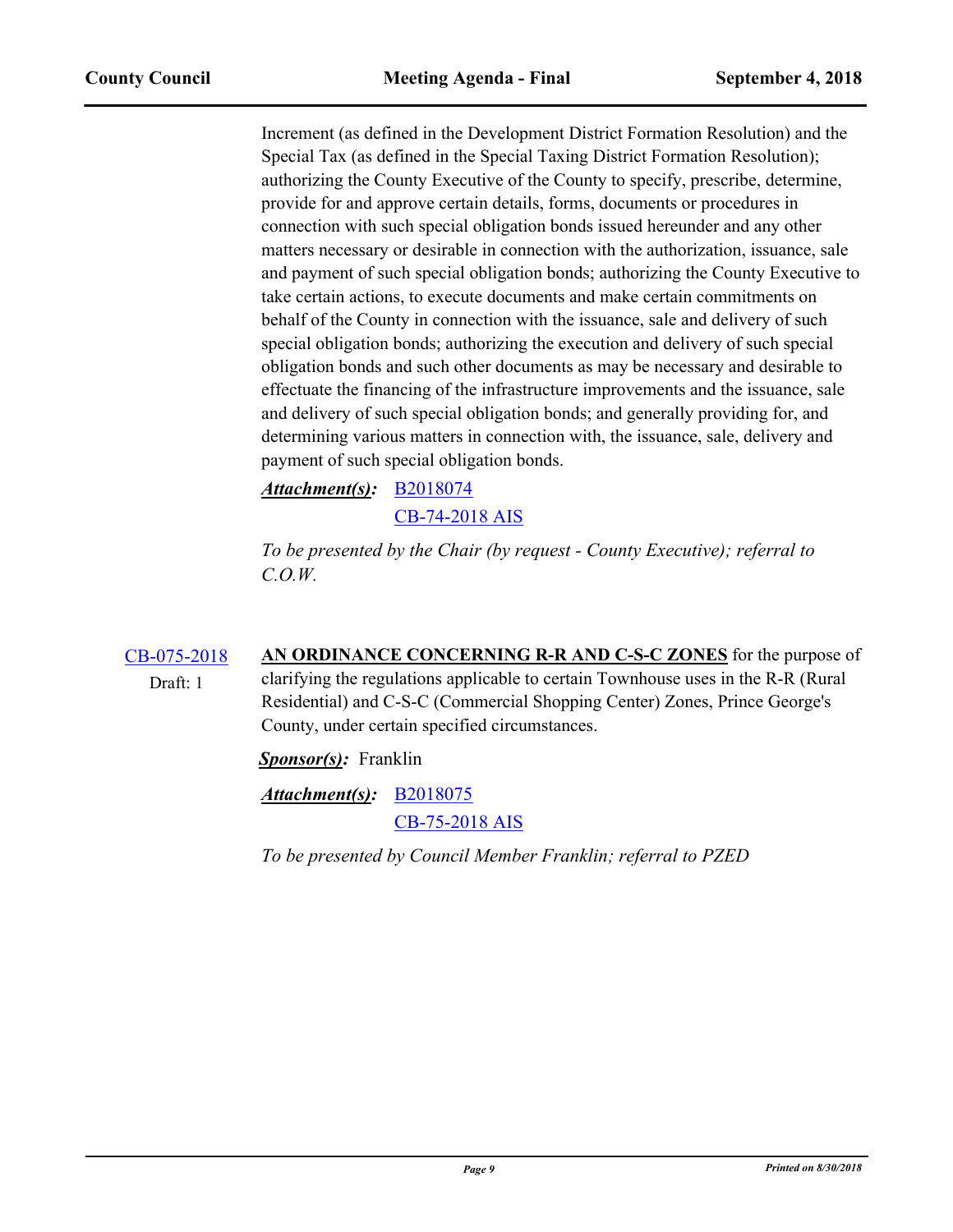Draft: 1

## **CONSENT AGENDA - (CONTINUED)**

# [CB-076-2018](http://princegeorgescountymd.legistar.com/gateway.aspx?m=l&id=/matter.aspx?key=10347) **AN ORDINANCE CONCERNING OUTDOOR ADVERTISING SIGNS** for the

purpose of permitting the reconstruction, extension, or relocation of Outdoor Advertising Signs ("Billboards") that have been certified as Nonconforming Uses in Prince George's County, under certain specified circumstances.

*Sponsor(s):* Franklin

[B2018076](http://princegeorgescountymd.legistar.com/gateway.aspx?M=F&ID=4a33c646-d024-447f-a332-1b52c12153d2.doc) *Attachment(s):*

[CB-076-2018 AIS](http://princegeorgescountymd.legistar.com/gateway.aspx?M=F&ID=60d39311-58d5-443a-91b9-ef5f9adee4f7.pdf)

*To be presented by Council Member Franklin; referral to PZED*

#### **(c) Introduction of Resolutions**

[CR-052-2018](http://princegeorgescountymd.legistar.com/gateway.aspx?m=l&id=/matter.aspx?key=10351) **A RESOLUTION CONCERNING COMPENSATION AND BENEFITS, INTERNATIONAL ASSOCIATION OF FIRE FIGHTERS, AFL-CIO, LOCAL 1619 (FIRE FIGHTERS, PARAMEDICS, AND FIRE FIGHTER/MEDICS) SALARY SCHEDULE Y, SCHEDULE OF PAY GRADES** for the purpose of amending the Salary Plan of the County to reflect the terms of the labor agreement by and between Prince George's County, Maryland and the International Association of Fire Fighters, AFL-CIO, Local 1619 (Fire Fighters, Paramedics, and Fire Fighter/Medics). Draft: 1

> *Attachment(s):* [R2018052](http://princegeorgescountymd.legistar.com/gateway.aspx?M=F&ID=f82f9c36-1a4e-48d6-8c0e-7cb3bdd0b97f.doc) [CR-52-2018 AIS](http://princegeorgescountymd.legistar.com/gateway.aspx?M=F&ID=b1c32b1b-e9f3-40b1-90e5-e0ca141172dd.pdf)

*The Chair (by request - County Executive); referral to C.O.W.*

*To be introduced by:*

*COMMITTEE OF THE WHOLE SCHEDULED LATER THIS DATE*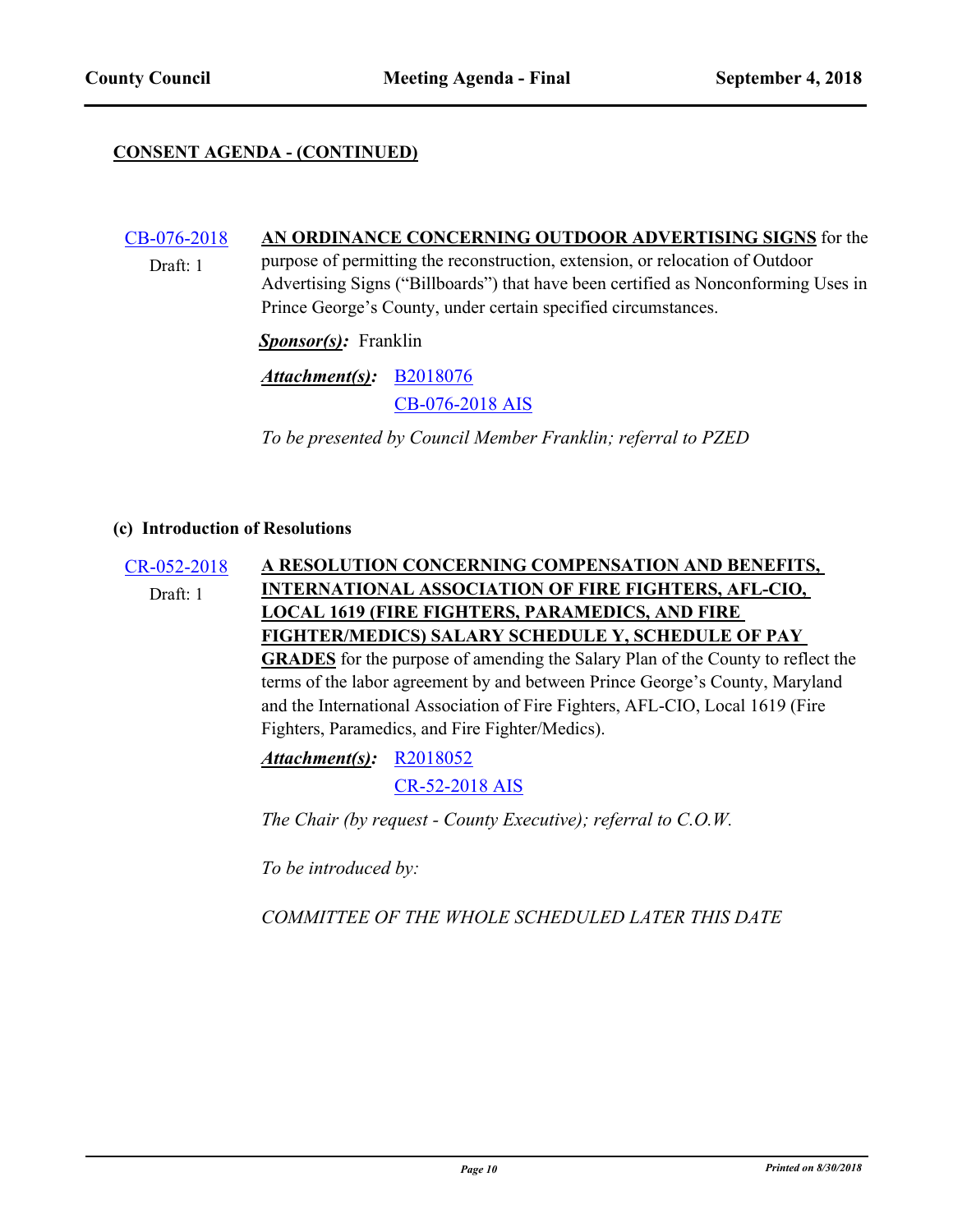#### [CR-053-2018](http://princegeorgescountymd.legistar.com/gateway.aspx?m=l&id=/matter.aspx?key=10382) **A RESOLUTION CONCERNING COMPENSATION AND BENEFITS, DEPUTY SHERIFF'S ASSOCIATION OF PRINCE GEORGE'S COUNTY, INC. (CIVILIAN UNITS) SALARY SCHEDULE Z** for the purpose of amending the Salary Plan of the County to reflect the terms of the labor agreement by and between Prince George's County, Maryland and the Deputy Sheriff's Association of Prince George's County, Inc. (Civilian Units). Draft: 1

*Attachment(s):* [R2018053](http://princegeorgescountymd.legistar.com/gateway.aspx?M=F&ID=7b1e6761-1562-4112-a910-08e113313b97.doc)

[CR-53-2018 AIS](http://princegeorgescountymd.legistar.com/gateway.aspx?M=F&ID=3521d351-8bdd-4ce9-ae88-b7c6519d2181.pdf)

*The Chair (by request - County Executive); referral to PSFM*

*To be introduced by:*

## [CR-054-2018](http://princegeorgescountymd.legistar.com/gateway.aspx?m=l&id=/matter.aspx?key=10384) **A RESOLUTION CONCERNING COMPENSATION AND BENEFITS, FRATERNAL ORDER OF POLICE, PRINCE GEORGE'S COUNTY LODGE 89, INC. SALARY SCHEDULE L** for the purpose of amending the Salary Plan of the County to reflect the terms of the labor agreement by and between Prince George's County, Maryland and the Fraternal Order of Police, Prince George's County Lodge 89, Inc. Draft: 1

*Attachment(s):* [R2018054](http://princegeorgescountymd.legistar.com/gateway.aspx?M=F&ID=449cb487-e1c3-4f01-956d-2d04ea39ff68.docx) [CR-54-2018 AIS](http://princegeorgescountymd.legistar.com/gateway.aspx?M=F&ID=f893a81e-f789-4bd2-81ba-78a7104bcea6.pdf)

*The Chair (by request - County Executive); referral to PSFM*

*To be introduced by:*

## [CR-055-2018](http://princegeorgescountymd.legistar.com/gateway.aspx?m=l&id=/matter.aspx?key=10387) **A RESOLUTION CONCERNING COMPENSATION AND BENEFITS, COUNCIL 67, AMERICAN FEDERATION OF STATE, COUNTY AND MUNICIPAL EMPLOYEES (AFSCME), AFL-CIO, LOCAL 241 (SCHOOL CROSSING GUARDS) - SALARY SCHEDULE X** for the purpose of approving the Salary Plan of the County to reflect the terms of the labor agreement by and between Prince George's County, Maryland and Council 67, American Federation of State, County and Municipal Employees (AFSCME), AFL-CIO, Local 241 (School Crossing Guards). Draft: 1

# *Attachment(s):* [R2018055](http://princegeorgescountymd.legistar.com/gateway.aspx?M=F&ID=cabe26ee-cbcb-41b5-97fb-8c1869ffa7ea.doc) [CR-55-2018 AIS](http://princegeorgescountymd.legistar.com/gateway.aspx?M=F&ID=94ae8cfd-6b33-4a07-bb9c-98f6f7185d2c.pdf)

*The Chair (by request - County Executive); referral to PSFM*

*To be introduced by:*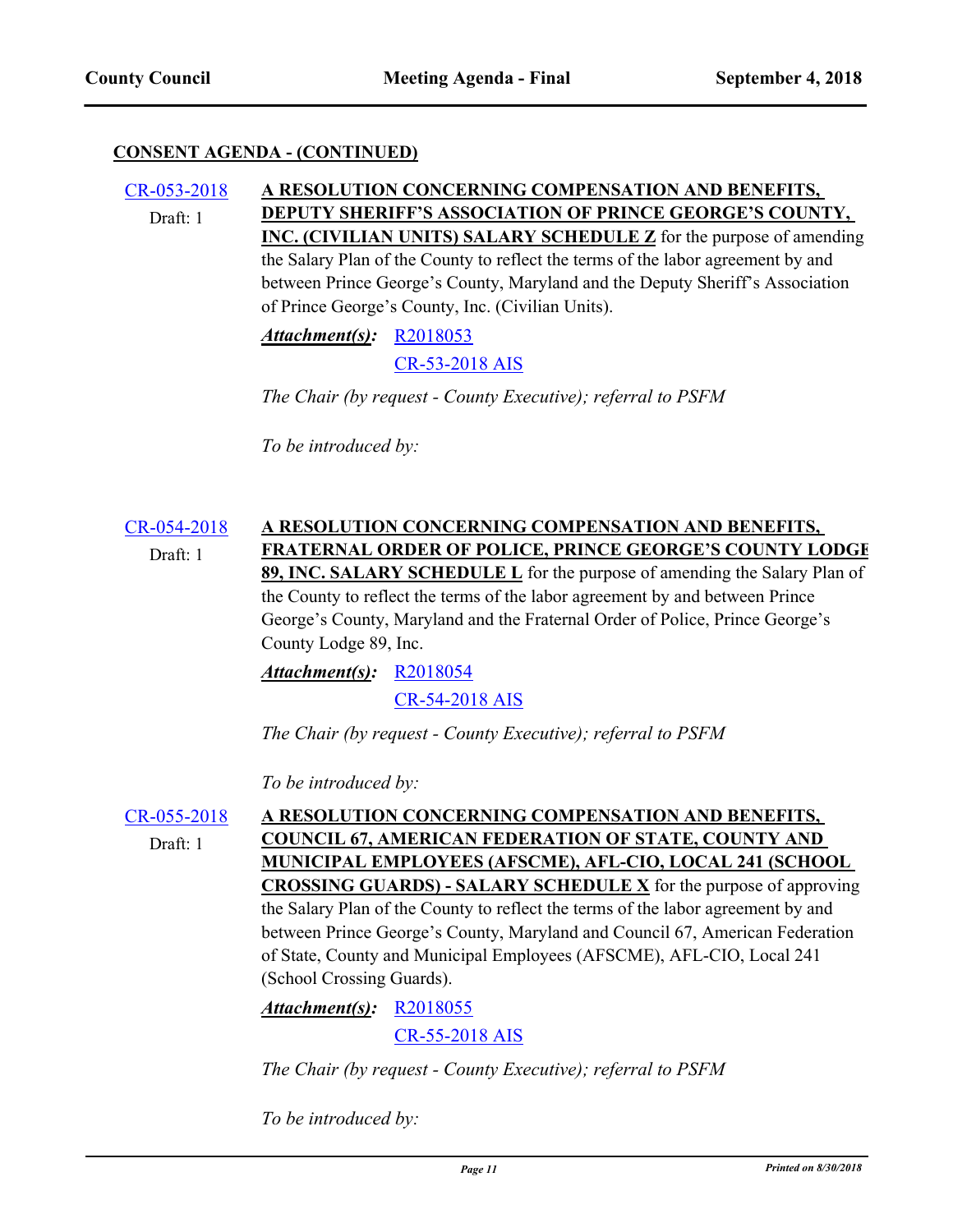### [CR-056-2018](http://princegeorgescountymd.legistar.com/gateway.aspx?m=l&id=/matter.aspx?key=10389) **A RESOLUTION CONCERNING COMPENSATION AND BENEFITS, FRATERNAL ORDER OF POLICE 112, PRINCE GEORGE'S COUNTY SHERIFFS LODGE INC., SALARY SCHEDULE W** for the purpose of amending the Salary Plan of the County to reflect the terms of the labor agreement by and between Prince George's County, Maryland and the Fraternal Order of Police 112, Prince George's County Sheriffs Lodge Inc. Draft: 1

*Attachment(s):* [R2018056](http://princegeorgescountymd.legistar.com/gateway.aspx?M=F&ID=cdba2484-0ae3-49a3-b0c0-4def2ec96db1.doc)

[CR-56-2018 AIS](http://princegeorgescountymd.legistar.com/gateway.aspx?M=F&ID=b718eb6a-ccc5-4636-be00-5bf69b2c1539.pdf)

*The Chair (by request - County Executive); referral to PSFM*

*To be introduced by:*

## [CR-057-2018](http://princegeorgescountymd.legistar.com/gateway.aspx?m=l&id=/matter.aspx?key=10392) **A RESOLUTION CONCERNING KARINGTON SPECIAL TAXING**

Draft: 1

**DISTRICT** for the purpose of designating an area within Prince George's County, Maryland as a "special taxing district" as that term is used in Section 10-269 of the Prince George's County Code, as amended, and as that term is used in Sections 21-501 through 21-523 of the Local Government Article of the Annotated Code of Maryland, as amended (the "Special Taxing District Act" and, collectively with Section 10-269 of the Prince George's County Code, the "Act"), such special taxing district to be located in the County and the City of Bowie, Maryland and to be known as the "Karington Special Taxing District"; providing for and determining various matters in connection with the establishment of a special taxing district; creating a special fund with respect to the Special Taxing District; providing for the levy of a special tax in connection with the Special Taxing District; pledging proceeds of such special tax to be paid over to the special fund as provided in the Act; making certain findings and determinations with respect to the special fund and the use of such fund; providing that special obligation bonds may be issued from time to time pursuant to an ordinance or ordinances enacted in accordance with the Act and secured by the special fund; and generally relating to the Karington Special Taxing District.

# *Attachment(s):* [R2018057](http://princegeorgescountymd.legistar.com/gateway.aspx?M=F&ID=b668506f-0ab1-4a9d-8463-380c9773e99f.docx) [CR-57-2018 Exhibit B](http://princegeorgescountymd.legistar.com/gateway.aspx?M=F&ID=a5ead354-56c9-4048-92ee-9336158c61a3.pdf) [CR-57-2018 Exhibit C](http://princegeorgescountymd.legistar.com/gateway.aspx?M=F&ID=dc08f3cc-267a-4a5b-ba7b-228e360dcd05.docx) [CR-57-2018 AIS](http://princegeorgescountymd.legistar.com/gateway.aspx?M=F&ID=108d73b9-adaa-417f-b713-d980e8638411.pdf)

*The Chair (by request - County Executive); referral to C.O.W.*

*To be introduced by:*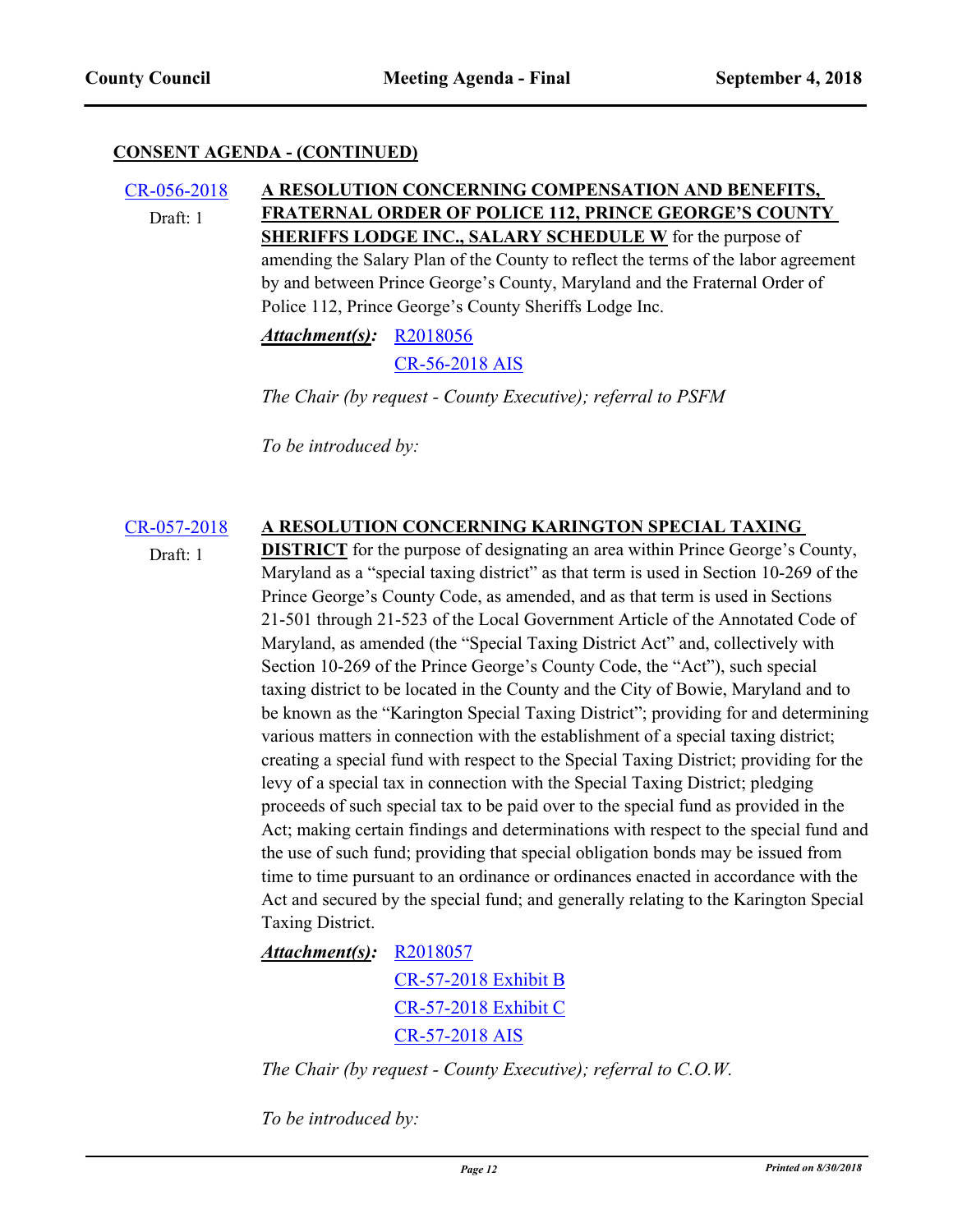# **2. CONSIDERATION OF ITEMS REMOVED FROM CONSENT AGENDA**

## [Consent26-18](http://princegeorgescountymd.legistar.com/gateway.aspx?m=l&id=/matter.aspx?key=10349) **MOTION TO ADOPT CONSENT AGENDA**

## **3. PROPOSED CORRESPONDENCE/ADMINISTRATIVE OFFICER'S REPORT**

## **4. PUBLIC HEARINGS/BILLS ELIGIBLE FOR THIRD READING – (ENACTMENT)**

[CB-025-2018](http://princegeorgescountymd.legistar.com/gateway.aspx?m=l&id=/matter.aspx?key=10204) **AN ORDINANCE CONCERNING C-O ZONE** for the purpose of amending the commercial table of uses in the Zoning Ordinance to permit food and beverage store uses in combination with gas station uses in the C-O (Commercial Office) Zones of Prince George's County, under certain specified circumstances. Draft: 2

*Sponsor(s)*: Harrison and Davis

[B2018025](http://princegeorgescountymd.legistar.com/gateway.aspx?M=F&ID=3ccebe46-bfe1-4c92-9a81-708108f8e968.doc) *Attachment(s):* [CB-25-2018 AIS](http://princegeorgescountymd.legistar.com/gateway.aspx?M=F&ID=6d5e2cd7-6a87-44f0-b00e-10f01093dbf7.pdf) [CB-25-2018 Report](http://princegeorgescountymd.legistar.com/gateway.aspx?M=F&ID=478a8433-08f7-47fc-a01c-3acf0d5b3e50.docx)

*MOTION REQUIRED TO SUSPEND THE RULES TO ALLOW FOR EFFECTIVE DATE ON DATE OF ADOPTION - (6 VOTES REQUIRED)*

## *Legislative History:*

| 6/5/18  | County Council                                            | presented and referred to the<br>Planning, Zoning and Economic<br>Development Committee |
|---------|-----------------------------------------------------------|-----------------------------------------------------------------------------------------|
| 7/18/18 | Planning, Zoning and<br>Economic Development<br>Committee | Favorably recommended with<br>amendments to the County Council                          |
| 7/24/18 | County Council                                            | introduced                                                                              |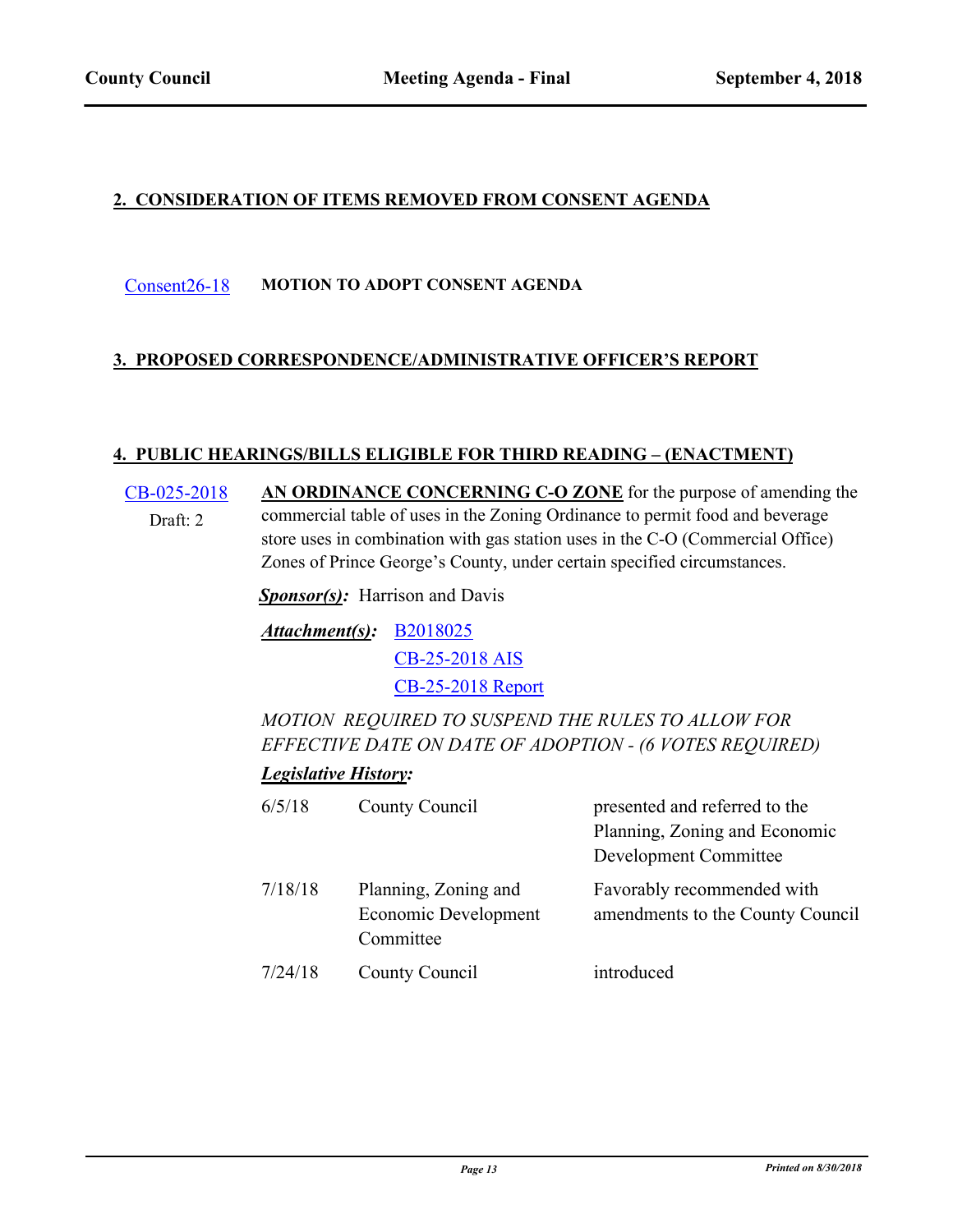Draft: 2

## **PUBLIC HEARINGS/BILLS ELIGIBLE FOR THIRD READING – (ENACTMENT) - (CONTINUED)**

# [CB-027-2018](http://princegeorgescountymd.legistar.com/gateway.aspx?m=l&id=/matter.aspx?key=10163) **AN ORDINANCE CONCERNING COMPREHENSIVE DESIGN ZONES -**

**SPECIFIC DESIGN PLANS - PROCEDURES** for the purpose of amending the Zoning Ordinance to authorize the administrative approval of certain limited, minor revisions and limited departures from design standard requirements for specific design plans by the Planning Director.

*Sponsor(s):* Davis, Franklin and Turner

*Attachment(s):* [B2018027](http://princegeorgescountymd.legistar.com/gateway.aspx?M=F&ID=12a74895-5b35-44c5-ac1d-576424e71d6c.doc) [CB-27-2018 AIS](http://princegeorgescountymd.legistar.com/gateway.aspx?M=F&ID=5fce4604-8b2a-4a79-be29-3d8923559e24.pdf) [CB-27-2018 Report](http://princegeorgescountymd.legistar.com/gateway.aspx?M=F&ID=16addc4d-53cc-46e5-ac15-c68cc3d787b2.doc)

## *Legislative History:*

| 6/19/18 | County Council                                            | presented and referred to the<br>Planning, Zoning and Economic<br>Development Committee |
|---------|-----------------------------------------------------------|-----------------------------------------------------------------------------------------|
| 7/18/18 | Planning, Zoning and<br>Economic Development<br>Committee | Favorably recommended with<br>amendments to the County Council                          |
| 7/24/18 | County Council                                            | introduced                                                                              |

#### [CB-028-2018](http://princegeorgescountymd.legistar.com/gateway.aspx?m=l&id=/matter.aspx?key=10205) **AN ORDINANCE CONCERNING R-R ZONE** for the purpose of amending the residential table of uses in the Zoning Ordinance to permit certain residential townhouse dwelling unit uses within the R-R (Rural Residential) Zones of Prince George's County, subject to specified circumstances. Draft: 3

## *Sponsor(s):* Patterson

| Attachment(s):              | <b>B2018028</b><br><b>CB-28-2018 AIS</b><br><b>CB-28-2018</b> Report |                                                                                         |
|-----------------------------|----------------------------------------------------------------------|-----------------------------------------------------------------------------------------|
| <b>Legislative History:</b> |                                                                      |                                                                                         |
| 6/19/18                     | County Council                                                       | presented and referred to the<br>Planning, Zoning and Economic<br>Development Committee |
| 7/18/18                     | Planning, Zoning and<br>Economic Development                         | Favorably recommended with<br>amendments to the County Council                          |

Committee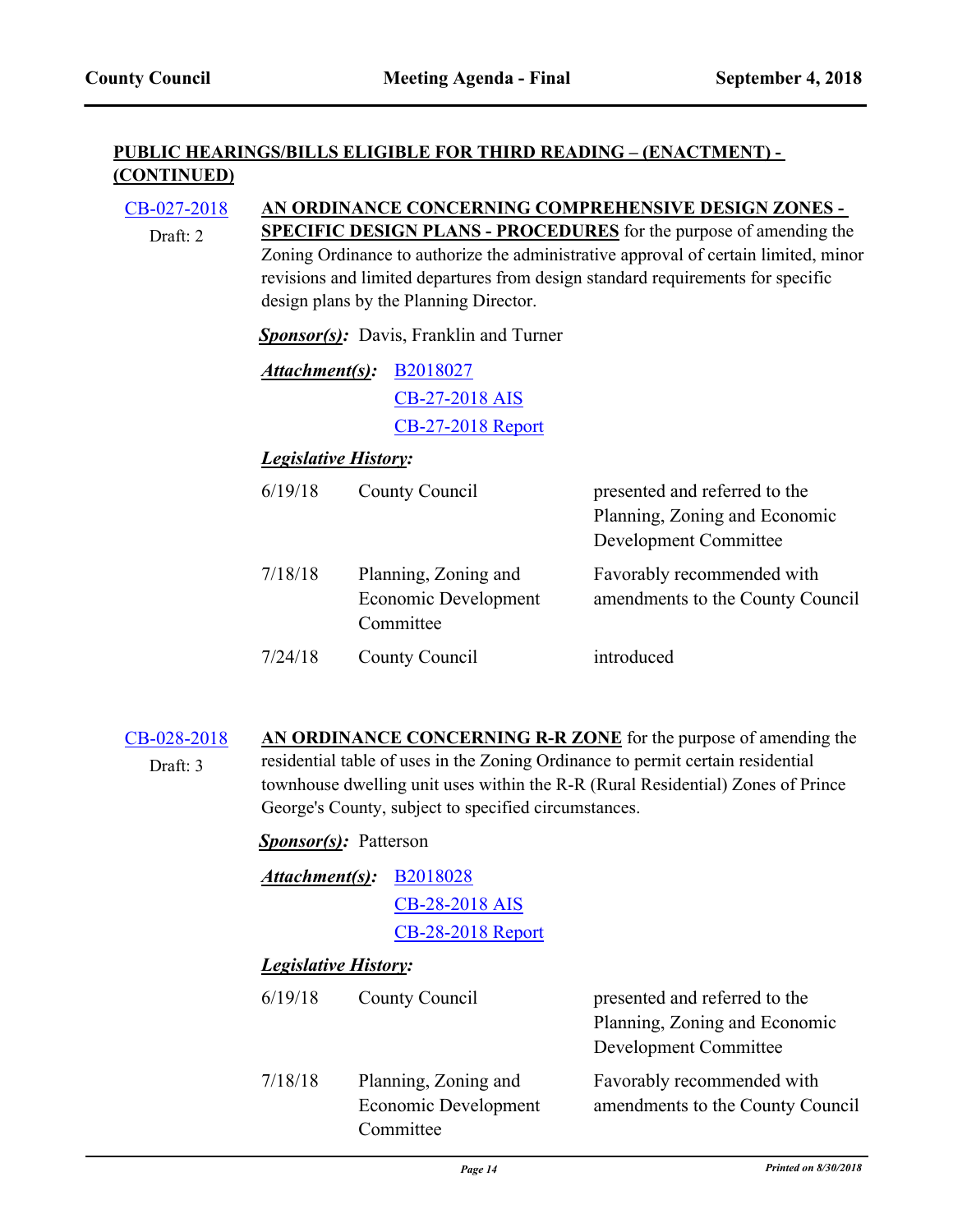| 7/24/18 | County Council | amended $(1)$ |
|---------|----------------|---------------|
| 7/24/18 | County Council | introduced    |

## **PUBLIC HEARINGS/BILLS ELIGIBLE FOR THIRD READING – (ENACTMENT) - (CONTINUED)**

[CB-046-2018](http://princegeorgescountymd.legistar.com/gateway.aspx?m=l&id=/matter.aspx?key=9954) **AN ORDINANCE CONCERNING I-2 ZONE** for the purpose of permitting Concrete recycling facility uses in the I-2 (Heavy Industrial) Zones of Prince George's County, under certain specified circumstances. Draft: 2

*Sponsor(s):* Franklin and Harrison

[B2018046](http://princegeorgescountymd.legistar.com/gateway.aspx?M=F&ID=58e8bff0-064a-4285-8685-ad4987a29d6a.doc) *Attachment(s):* [CB-46-2018 AIS](http://princegeorgescountymd.legistar.com/gateway.aspx?M=F&ID=8f5a45f1-d77e-47e3-bd4e-8e7c850ecb97.pdf) [CB-46-2018 Report](http://princegeorgescountymd.legistar.com/gateway.aspx?M=F&ID=585afc83-4a0d-4b0a-989b-c9dbb0441a0b.doc)

# *MOTION REQUIRED TO SUSPEND THE RULES TO ALLOW FOR EFFECTIVE DATE ON DATE OF ADOPTION - (6 VOTES REQUIRED)*

## *Legislative History:*

| 7/2/18  | County Council                                            | presented and referred to the<br>Planning, Zoning and Economic<br>Development Committee |
|---------|-----------------------------------------------------------|-----------------------------------------------------------------------------------------|
| 7/18/18 | Planning, Zoning and<br>Economic Development<br>Committee | Favorably recommended with<br>amendments to the County Council                          |
| 7/24/18 | County Council                                            | introduced                                                                              |

[CB-047-2018](http://princegeorgescountymd.legistar.com/gateway.aspx?m=l&id=/matter.aspx?key=9955) **AN ORDINANCE CONCERNING I-2 ZONE** for the purpose of permitting Concrete batching or cement mixing plant uses in the I-2 (Heavy Industrial) Zones of Prince George's County, under certain specified circumstances. Draft: 2

**Sponsor(s):** Franklin and Harrison

[B2018047](http://princegeorgescountymd.legistar.com/gateway.aspx?M=F&ID=a0d68fe0-9cbc-43ee-9370-17f6b97d0253.doc) *Attachment(s):*

[CB-47-2018 AIS](http://princegeorgescountymd.legistar.com/gateway.aspx?M=F&ID=99d10a8e-ca9b-4718-8a90-f01bedb9ccb8.pdf)

[CB-47-2018 Report](http://princegeorgescountymd.legistar.com/gateway.aspx?M=F&ID=ce85a5b1-6e9f-4f27-9635-f298a84f26dd.doc)

*MOTION REQUIRED TO SUSPEND THE RULES TO ALLOW FOR EFFECTIVE DATE ON DATE OF ADOPTION - (6 VOTES REQUIRED) Legislative History:*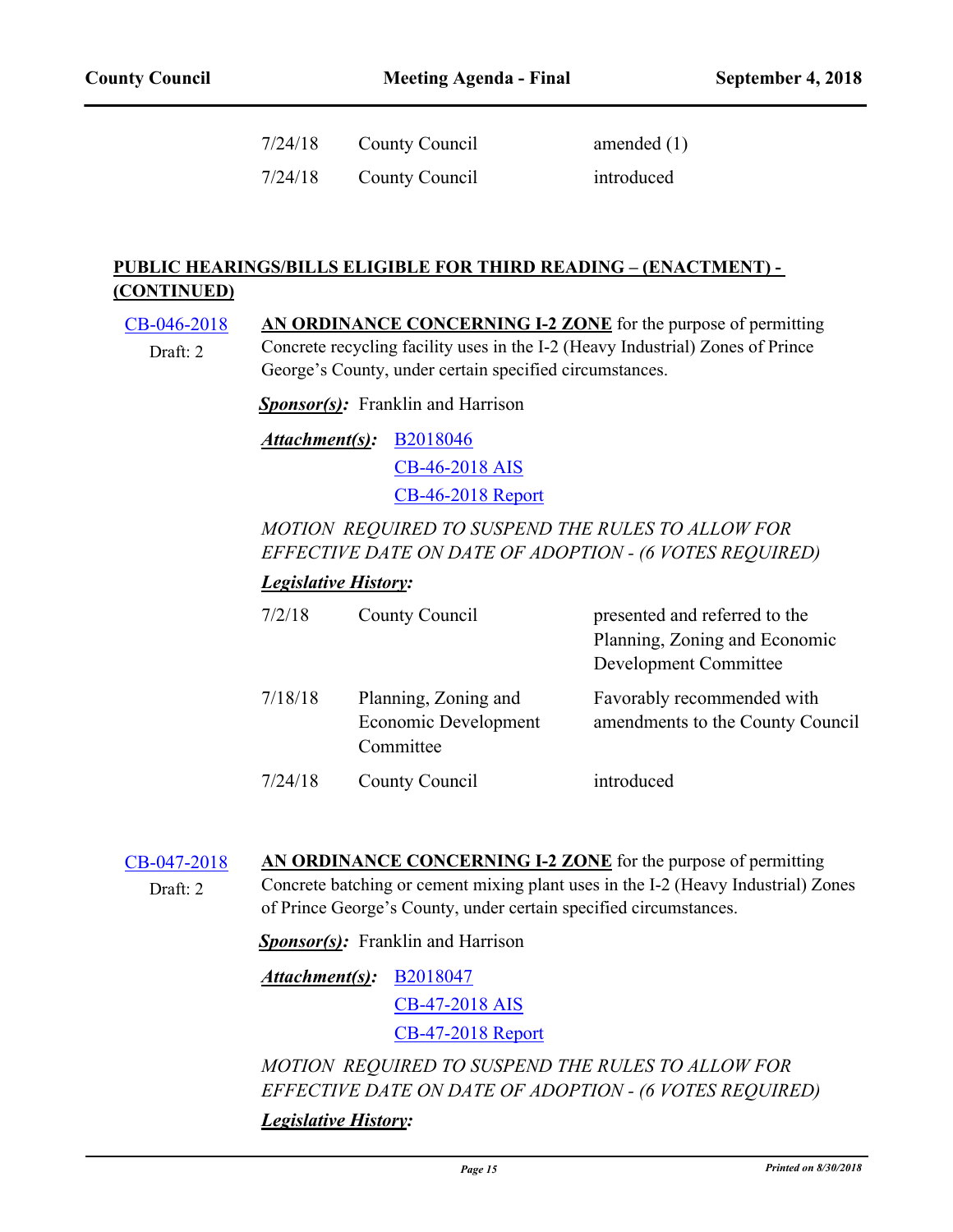| 7/2/18  | County Council                                            | presented and referred to the<br>Planning, Zoning and Economic<br>Development Committee |
|---------|-----------------------------------------------------------|-----------------------------------------------------------------------------------------|
| 7/18/18 | Planning, Zoning and<br>Economic Development<br>Committee | Favorably recommended with<br>amendments to the County Council                          |
| 7/24/18 | County Council                                            | introduced                                                                              |

# **PUBLIC HEARINGS/BILLS ELIGIBLE FOR THIRD READING – (ENACTMENT) - (CONTINUED)**

| CB-048-2018                                              | AN ORDINANCE CONCERNING C-M ZONE for the purpose of permitting                                                                                                                          |                                                           |                                                                                         |
|----------------------------------------------------------|-----------------------------------------------------------------------------------------------------------------------------------------------------------------------------------------|-----------------------------------------------------------|-----------------------------------------------------------------------------------------|
| Draft: 1                                                 | certain Vehicle, mobile home, or camping trailer sales lots in the C-M<br>(Commercial Miscellaneous) Zones of Prince George's County, subject to<br>specified development requirements. |                                                           |                                                                                         |
|                                                          | <b>Sponsor(s):</b> Patterson and Harrison                                                                                                                                               |                                                           |                                                                                         |
| Attachment(s):<br>B <sub>2018048</sub><br>CB-48-2018 AIS |                                                                                                                                                                                         |                                                           |                                                                                         |
|                                                          |                                                                                                                                                                                         | <b>CB-48-2018 Report</b>                                  |                                                                                         |
|                                                          | <b>Legislative History:</b>                                                                                                                                                             |                                                           |                                                                                         |
|                                                          | 7/2/18                                                                                                                                                                                  | County Council                                            | presented and referred to the<br>Planning, Zoning and Economic<br>Development Committee |
|                                                          | 7/18/18                                                                                                                                                                                 | Planning, Zoning and<br>Economic Development<br>Committee | Favorably recommended to the<br>County Council                                          |
|                                                          | 7/24/18                                                                                                                                                                                 | County Council                                            | introduced                                                                              |

# **RECESS**

# **COMMITTEE OF THE WHOLE - (COUNCIL HEARING ROOM)**

*(SEE SEPARATE AGENDA)*